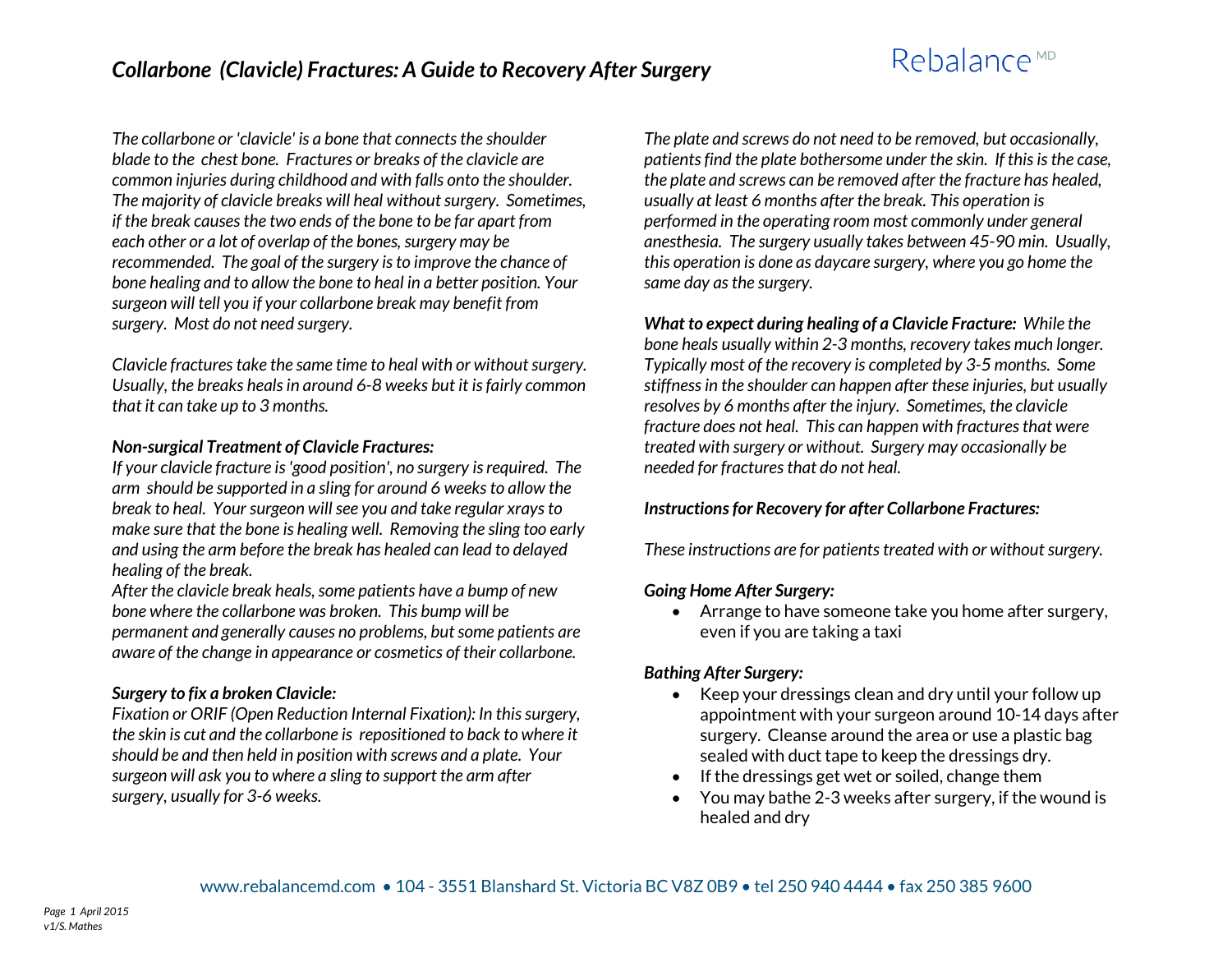### *Care of your Incision & Wound after Surgery:*

- Your wound may ooze fluid for 24-48 hours
- Keep your dressings on, clean and dry until your follow up appointment.
- If dressing becomes dirty or wet, please change.

### **How to change your dressings after Surgery if they become soiled or wet:**

- Wash your hands with soap & water before you take care of your wound
- Throw out the white gauze bandages—the dressings will be stained with blood - and remove the white mepore dressings.
- Do not remove the Steri-Strips- small tapes that may be right on top of the wound. They will fall off themselves.
- Cover wounds with new dressing. Apply new 'mepore' or waterproof 'aquacell' dressing. You do not need to change your dressings if you do not want too -- you can just leave them clean, dry and covered until your follow up appointment 10-14 days after surgery
- Buy either 'mepore' or waterproof 'aquacell' dressings
- Buy 'mepore' dressings at pharmacy
- Buy waterproof 'aquacell' dressing at One Bracing @ Rebalance $MD$ . You may shower with the aquacell dressing on and it does not need to be changed.

## *Activity After a Collarbone Fracture:*

 Do not use your broken arm to lift anything heavier than 1 lb (a large coffee mug) until you discuss with your surgeon - usually this is for the first 4-6 weeks after the break

- Wear your sling as directed by your surgeon usually your surgeon will ask you to wear the sling full time for at least 4-6 weeks after the break or surgery
- Gradually resume normal activities like walking; recovery is gradual and it is normal to feel weak and tired for a couple of weeks after surgery
- Your surgeon will give you specific instructions about what kind of physiotherapy is recommended and when to begin
- Remove your arm from your sling 2-4 times per day to gentle stretch out the hand, wrist and elbow
- Perform pendulum exercises as shown below starting within a few days of surgery
- Your surgeon will tell you if you need physiotherapy.

## *Tips for Living with a Sling:*

- Many normally simple activities, like dressing, putting on shoes etc. can be more difficult with a sling on.
- This guide offers many tips on how to prepare for your time in a sling.
- Please review it prior to surgery and after.
- See: [http://rebalancemd.com/patient/downloads/Shoulder\\_](http://rebalancemd.com/patient/downloads/Shoulder_Guide.pdf) [Guide.pdf](http://rebalancemd.com/patient/downloads/Shoulder_Guide.pdf)

## *Pain:*

- Discomfort will be moderate for the first few days and will gradually get better
- Use any pain medications as prescribed by your surgeon
- Gradually reduce your pain medications as your pain decreases

## *Swelling & Bruising*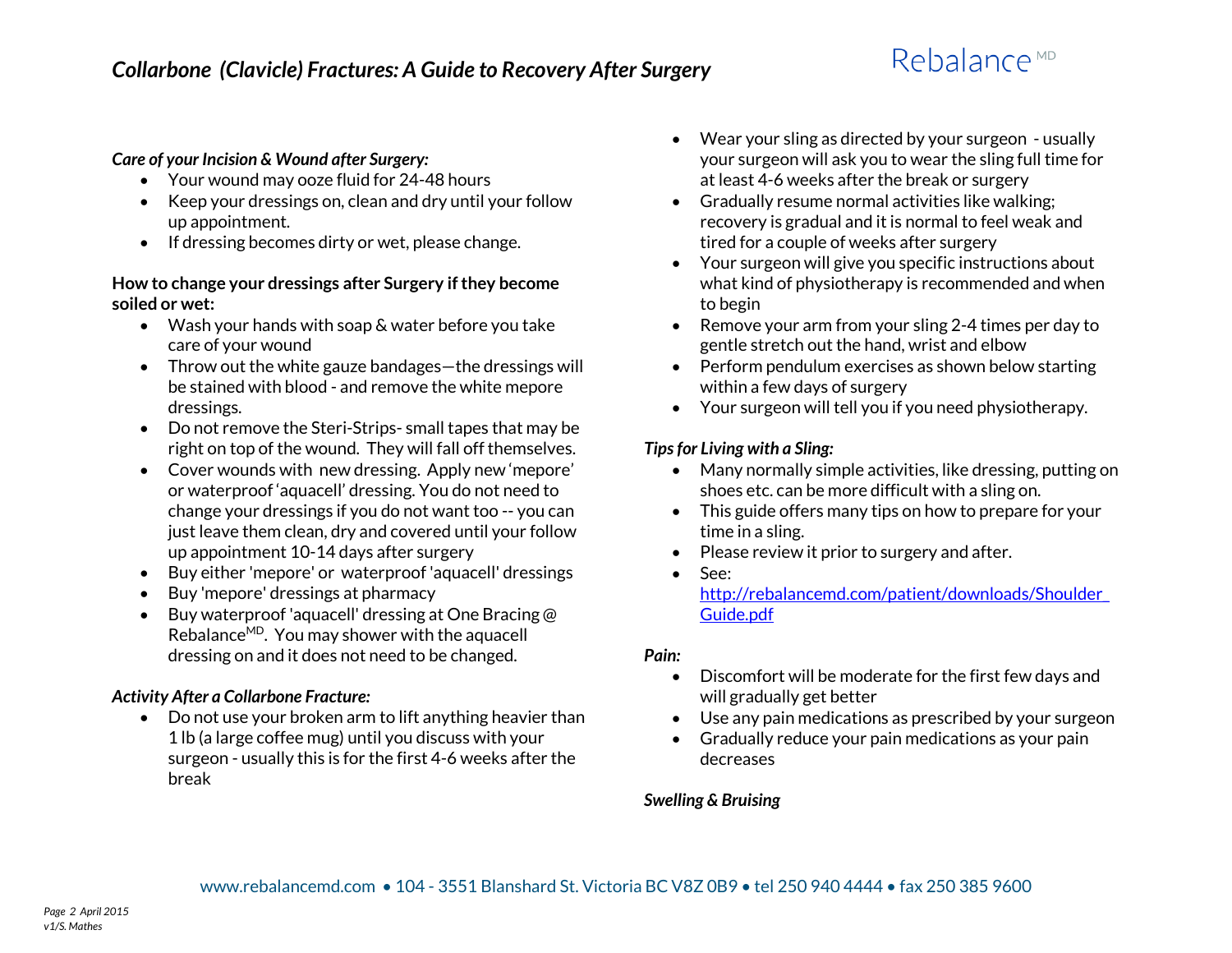- Expect swelling and bruising for a few weeks following the surgery. This is due to the trauma from the fracture and from the surgery.
- The swelling and bruising may go below the elbow into the wrist and hand or into the front of the chest.
- When resting, sit with the elbow and forearm supported with pillows and elevated

### *Icing:*

- Apply ice packs or use a Cryo Therapy 'Ice Machine' to reduce pain and swelling
- Apply ice for 10-15 minutes, 4-6 times per day
- Never apply ice directly to skin

### *Return to Work:*

- When you are able to return to work depends on:
	- $\circ$  the kind of job you have and its physical demands
	- $\circ$  how much pain & swelling you have after your injury
	- $\circ$  how your recovery is progressing
	- o if you are able to modify your job or work from home
- Your surgeon will help you decided when to return to work
- Expect to take off at least 2-6 weeks for a desk job that does not require much use of both hands
- Expect to take off 3-4 months for more physically demanding work

## *Healthy Eating:*

- Start with clear fluids after surgery
- Gradually increase to a well balanced diet as your appetite allows

• Drink at least 6 cups of fluids daily

## *Going to the Bathroom:*

- Changes in medications, activity and diet can cause constipation (hard, dry bowel movements)
- To avoid constipation, drink lots of fluids, eat high fibre foods such as prunes, fruits, bran, whole grains and vegetables
- Take a stool softener or laxative if needed. Ask your surgeon or pharmacist to suggest one.

## *Driving:*

- Do not drive while taking pain medications
- Discuss with your surgeon when it is safe to drive but expect that you will not be able to drive for at least 4-8 weeks after the break
- $\bullet$  If your ability to safely drive (e.g swerve sharply, perform an emergency stop) is impaired, your insurance may not be valid in the case of an accident

## *Your Medications:*

• Resume your regular medications unless instructed otherwise by your surgeon

## *Supplies/special equipment:*

- A sling will put on in the emergency department or operating room.
- **Upgraded Shoulder Sling:** If you find the sling supplied by the hospital quite irritating or uncomfortable, you may wish to buy a more padded sling which some patients find more comfortable. This is entirely optional. These can be bought at One Bracing @ Rebalance<sup>MD</sup> or other medical supply stores such as McGill & Orme, Island Orthotics and others.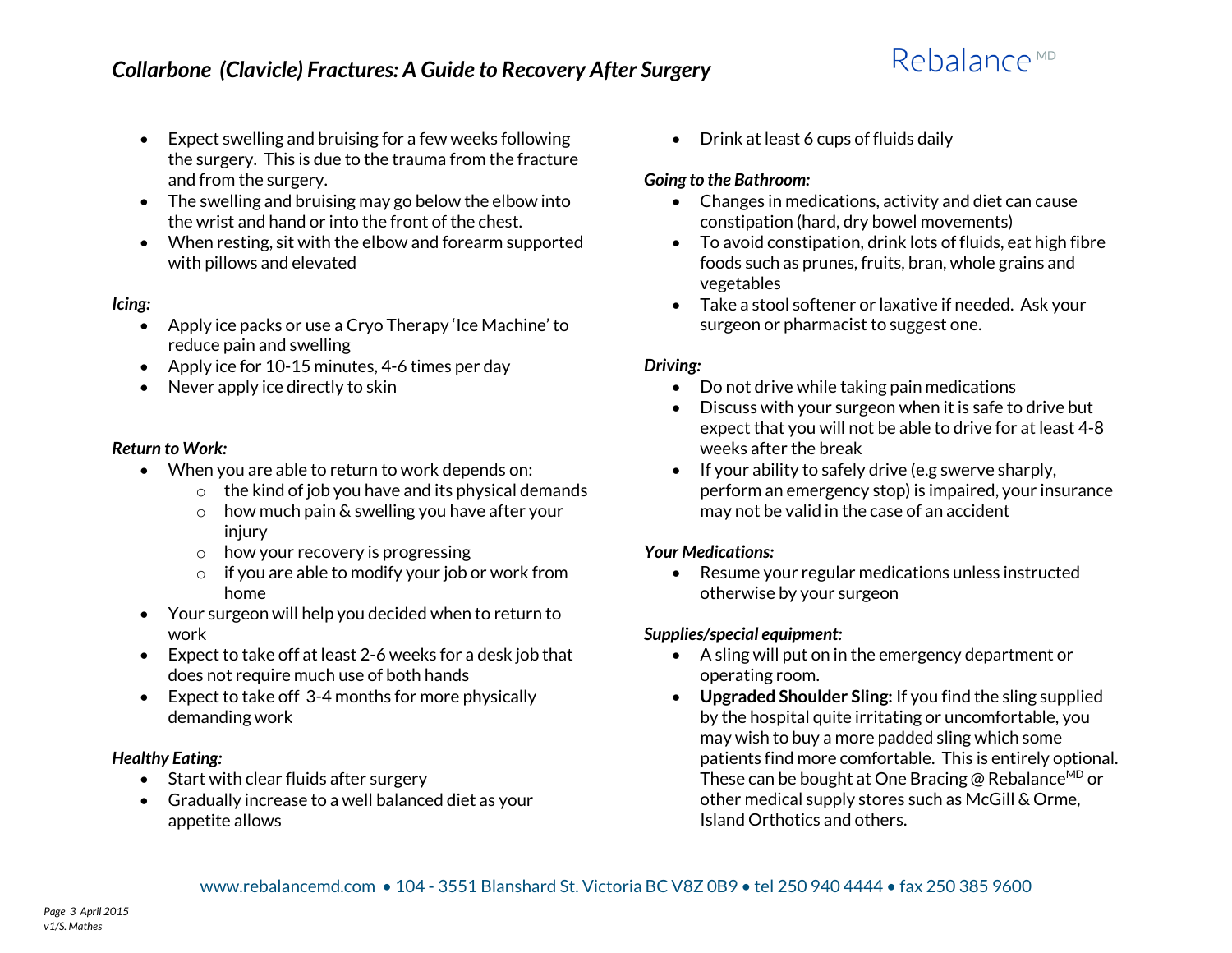- **Cryotherapy "Ice Machines**": are an alternative to ice packs. They can be extremely helpful to reduce pain and swelling. These can be bought at One Bracing @ Rebalance<sup>MD</sup> or other medical supply stores such as McGill & Orme, Island Orthotics and others.
- **Waterproof Aquacell Dressing**: if you wish to shower, you may apply a waterproof Aquacell dressing. This type of dressing does not need to be changed after showing. You may purchase this at One Bracing @ RebalanceMD

## *Follow Up Appointment:*

- A post-operative appointment should be scheduled for approximately 10-14 days post surgery
- Call the office if you do not have an appointment scheduled
- Write down your questions for the surgeon before the appointment

## *Call your Surgeon if you have:*

- $\bullet$  Increasing pain or swelling that is not relieved by elevation, ice and pain medications
- Bleeding that continues even after applying direct pressure for 10-15 minutes
- $\bullet$  Incisions that are red, puffy, hot or leaking fluid more than 48 hrs after surgery
- Fever greater than 38 °C
- Signs of circulation problems (e.g coolness, change in skin colour, numbness) which is not relieved by rest
- Persistent nausea and vomiting
- $\bullet$  Inability to pass urine for more than 8-10 hours
- Chest pain or shortness of breath that is unusual for you

### *If you cannot reach your Surgeon:*

 Call your family doctor, go to a walk-in clinic or hospital emergency department

### *Non-emergency health information and services:*

- HealthLinkBC [www.healthlinkBC.ca](http://www.healthlinkbc.ca/)
- Tel: 811 from anywhere in BC
- Tel: 711 for deaf and hearing impaired assistance (TTY)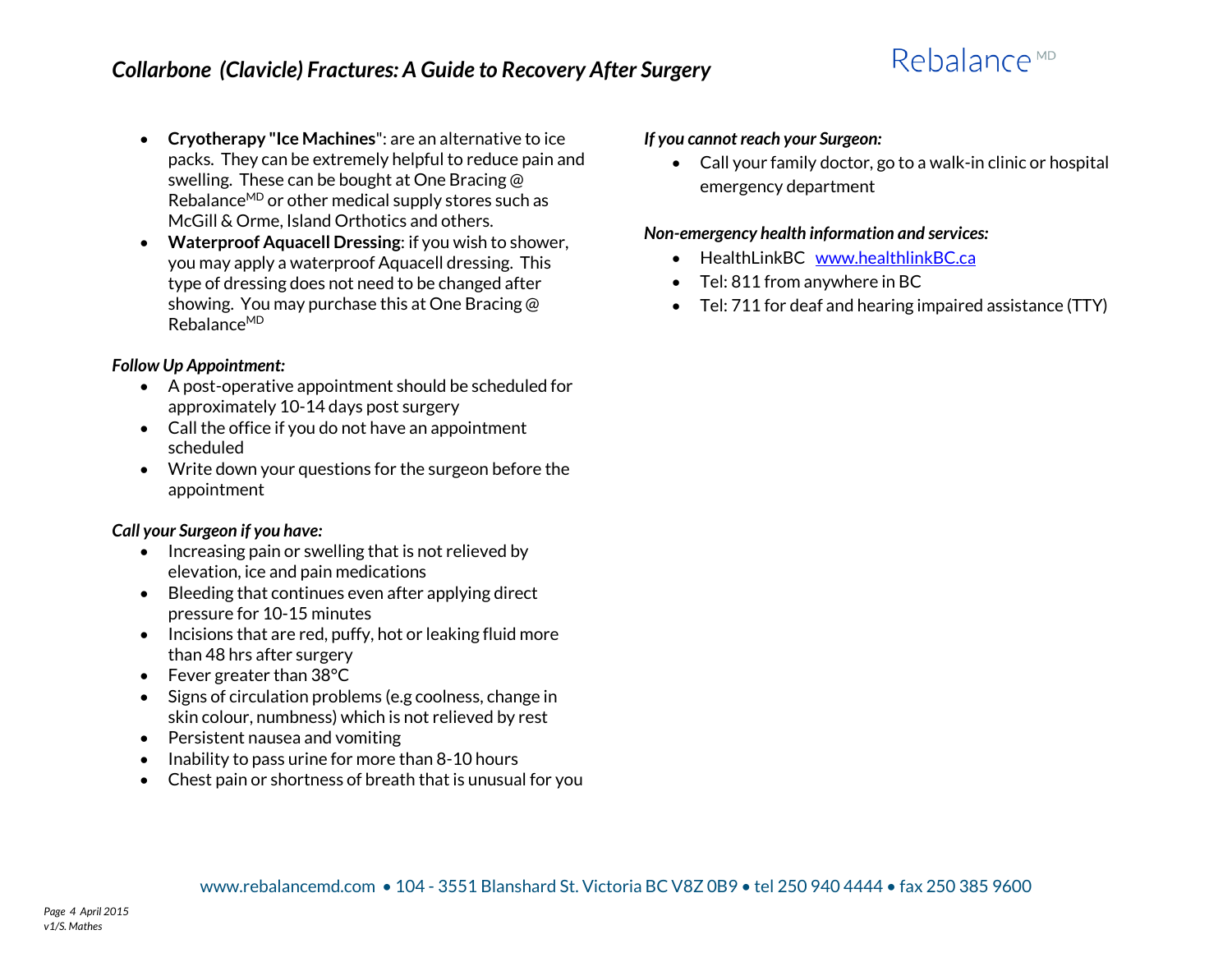## *Collarbone (Clavicle) Fractures: A Guide to Recovery After Surgery*

# Rebalance<sup>MD</sup>

#### *Physiotherapy Exercises for Shoulder Surgery Patients*

You may begin these exercises immediately after surgery unless told otherwise by your surgeon. Do the exercises 2-3 times per day for around 10 repetitions each each.

Your surgeon will give you a prescription to see a physiotherapist and tell you when to see a physiotherapist.

#### *Elbow Movement Exercises:*

- 1. Elbow Flexion-Extension: sitting up
	- or lying down, take your sling off and keep your arm by your side. Straighten your elbow as far as possible. You can use your nonoperated arm to help guide. If you have had a biceps tendon repair, do not do this exercise until approved by your surgeon.



far as possible. You may need to help with your nonoperated hand.

3. Grip: Make a fast or squeeze a rolled up cloth or tennis ball



4. Palm Up/Palm Down: keeping your arm at your side, start in a hand shake position. Slowly rotate your palm down as fully as possible and up as fully as possible until you feel a stretch in your forearm. If you have had a biceps repair, do not do this exercise until approved by your surgeon.





2. Wrist Flexion-Extension: Keeping your arm at your side, bend your wrist forwards and backwards as